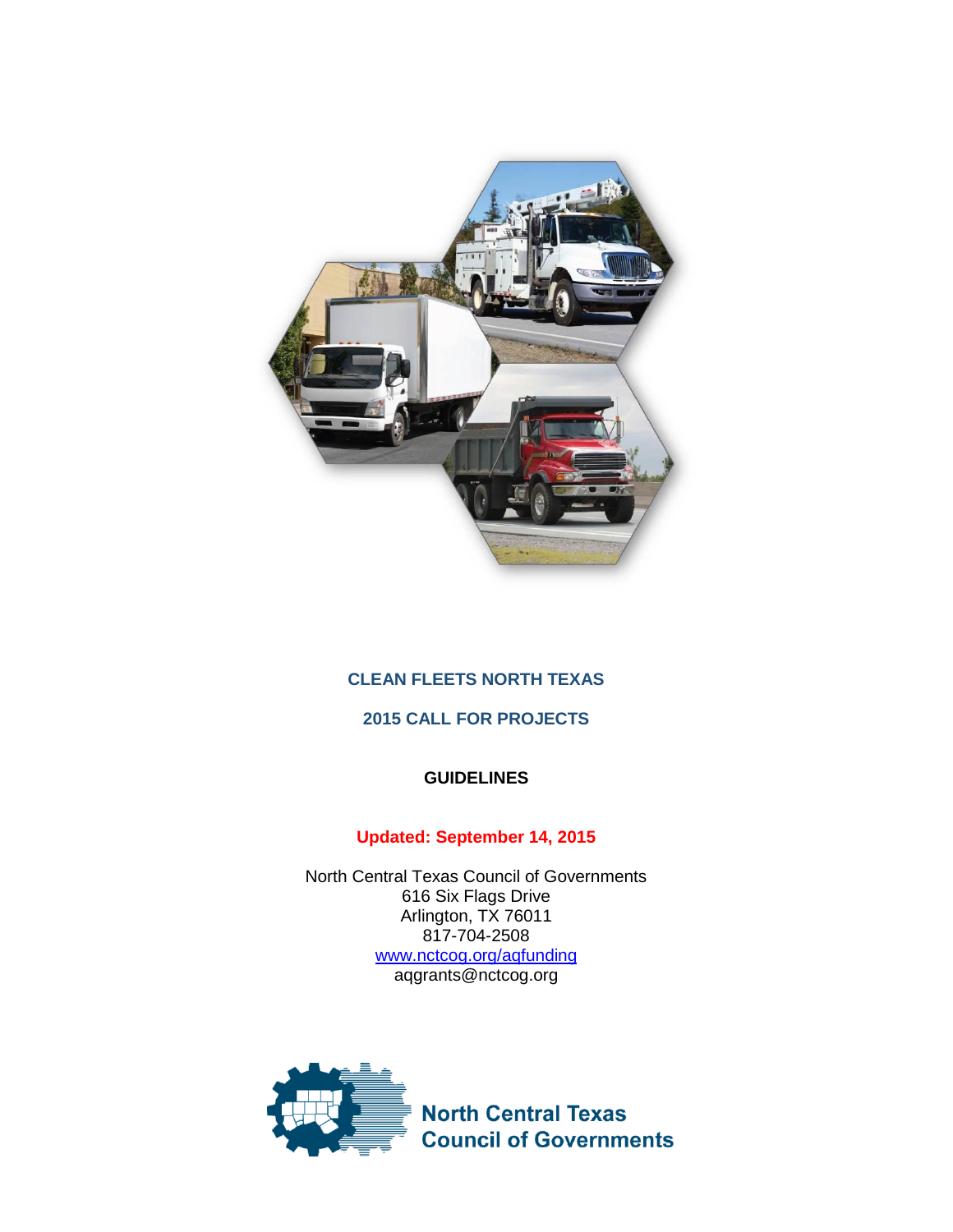# **TABLE OF CONTENTS**

| GRANT ADMINISTRATION AND REIMBURSEMENT OF EXPENSES  8 |  |
|-------------------------------------------------------|--|
|                                                       |  |
|                                                       |  |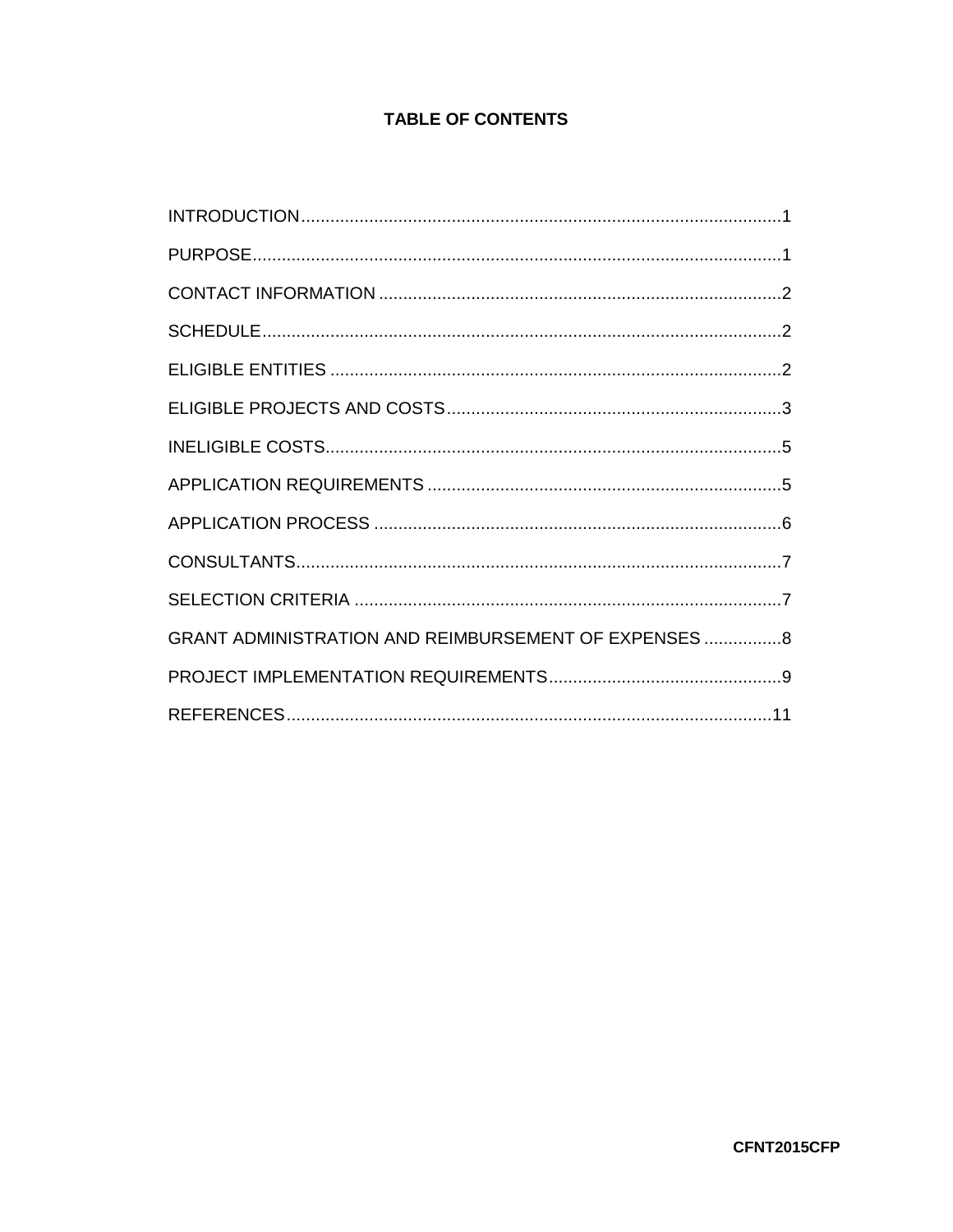#### <span id="page-2-0"></span>**INTRODUCTION**

The North Central Texas Council of Governments (NCTCOG) has made approximately \$2.5 million in grant funds available for the Clean Fleets North Texas 2015 Call for Projects. This Call for Projects (CFP) will fund on-road vehicle projects for public and private fleets operating in the Dallas-Fort Worth (DFW) 10-county ozone nonattainment area and seeks to reduce vehicle emissions to help the DFW region meet federal ozone standards. This CFP is made possible through Congestion Mitigation and Air Quality Improvement (CMAQ) Program and Texas Commission on Environmental Quality (TCEQ) Supplemental Environmental Project (SEP) funds.

## <span id="page-2-1"></span>**PURPOSE**

Ten counties in the North Central Texas region are classified as moderate nonattainment under the 2008 8-hour ozone standard. This means ground-level ozone pollution levels in these counties exceed the Environmental Protection Agency's (EPA) National Ambient Air Quality Standard (NAAQS) for ozone. Ozone is formed when  $NO<sub>x</sub>$  and volatile organic compounds (VOCs) mix in the presence of sunlight and heat. Programs to reduce  $NO<sub>x</sub>$  emissions from mobile sources, which comprise approximately 76 percent of ozone forming pollutants, are an important element of working toward ozone attainment. Breathing ground-level ozone can result in a number of health effects that are observed in broad segments of the population. Evidence from observational studies indicates that higher daily ozone concentrations are associated with increased hospital admissions and other markers of morbidity<sup>1</sup>. In addition to threatening human health, high ozone concentrations pose a risk to the environment, wildlife, agriculture and manufactured structures in the region. Ozone nonattainment can also cost the region economically – businesses may be subject to more strict regulations. It can also put funding to build new roadways at risk.



## **Exhibit 1: 2012 Estimated NOx Emission Inventory**

Source: Texas Commission on Environmental Quality, 2012 Dallas-Fort Worth 8-hour Ozone Attainment Demonstration State Implementation Plan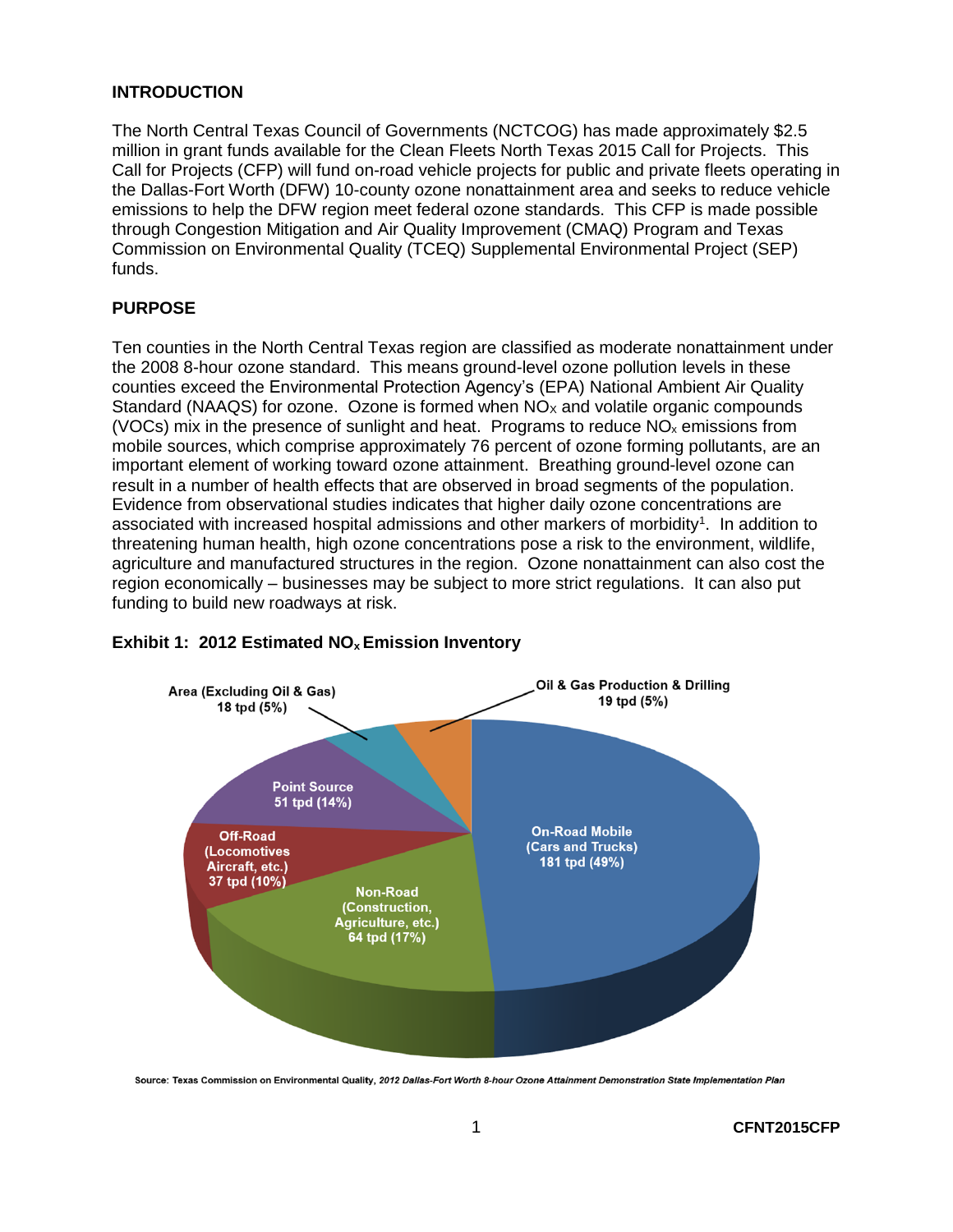On November 25, 2014, the EPA issued a proposal to further lower the federal ozone standard. This announcement highlights that efforts to reduce ozone-forming emissions will remain critically important to the region.

#### <span id="page-3-0"></span>**CONTACT INFORMATION**

Please submit any questions or comments to:

Email: [aqgrants@nctcog.org](mailto:aqgrants@nctcog.org) Website: www.nctcog.org/aqfunding

NCTCOG Project Staff:

| Jeff Hathcock                     | Lori Pampell Clark                   |
|-----------------------------------|--------------------------------------|
| <b>Senior Air Quality Planner</b> | <b>Principal Air Quality Planner</b> |
| 817-608-2354                      | 817-695-9232                         |
| jhathcock@nctcog.org              | lclark@nctcog.org                    |
|                                   |                                      |

#### <span id="page-3-1"></span>**SCHEDULE**

| <b>Milestone</b>                                                                        | <b>Estimated Timeframe</b>             |
|-----------------------------------------------------------------------------------------|----------------------------------------|
| <b>Call for Projects Opens</b>                                                          | August 17, 2015                        |
| Workshop/Webinar                                                                        | September 3, 2015 2:00 pm Central Time |
| Call for Projects Application Deadline & Clean<br><b>Fleet Policy Adoption Deadline</b> | October 23, 2015 5:00 pm Central Time  |
| Proposals Evaluated & Selected                                                          | November 2015                          |
| <b>Awarded Projects Announced</b>                                                       | December 2015                          |
| Awardees to Receive Agreements and Begin<br>Purchasing                                  | December 2015                          |
| Project Implementation                                                                  | January 2016 & Ongoing                 |

### <span id="page-3-2"></span>**ELIGIBLE ENTITIES**

This CFP is open to public and private fleets with vehicles operating primarily in the ten counties currently classified as nonattainment for the pollutant ozone; this includes Collin, Dallas, Denton, Ellis, Johnson, Kaufman, Parker, Rockwall, Tarrant, and Wise counties. This area is outlined in Exhibit 2; all funded vehicles must operate primarily within the 10-county nonattainment area.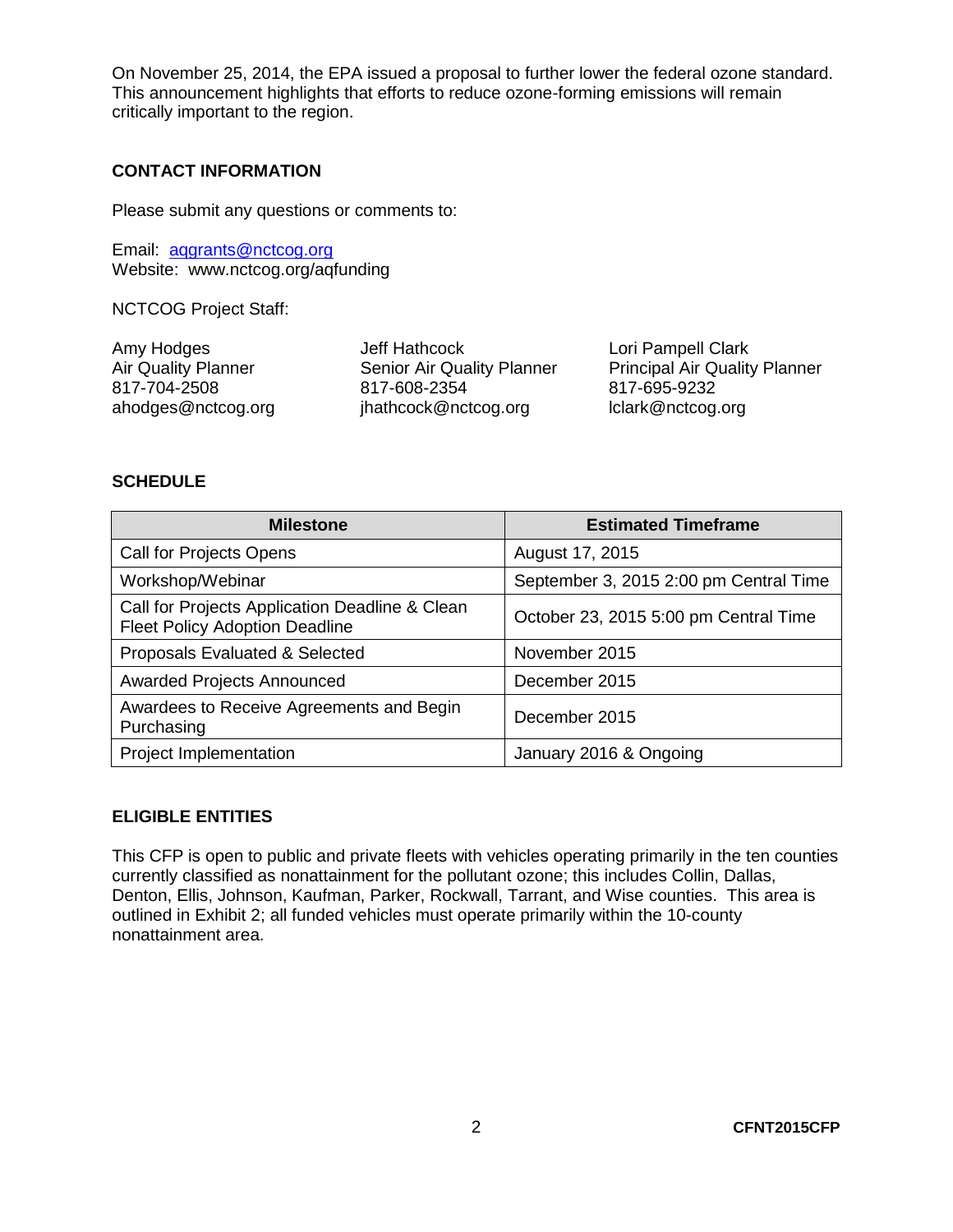

**Exhibit 2: Dallas-Fort Worth 2008 Eight-hour Ozone Nonattainment Area**

Entities that wish to apply must adopt the Regional Transportation Council's (RTC) Clean Fleet Policy, as approved on December 11, 2014, and submit a signed copy of the policy to NCTCOG offices by the October 23, 2015, application deadline. The Clean Fleet Policy provides guidance related to reducing fleet emissions and overall fuel consumption, partnering with NCTCOG and DFW Clean Cities, and ensuring fleet personnel are familiar with air quality and petroleum reduction goals. Adopting entities must maintain policy compliance by adopting the Clean Fleet Policy, implementing an idle reduction policy or standard operating procedure, and submitting annual fleet policy reporting, to be eligible for future funding. For more information, including a template policy to facilitate adoption, please visit: [www.nctcog.org/FleetPolicy.](http://www.nctcog.org/FleetPolicy)

## <span id="page-4-0"></span>**ELIGIBLE PROJECTS AND COSTS**

All projects must be for on-road vehicles and must achieve a reduction in  $NO<sub>x</sub>$  emissions. All projects are eligible to receive grants of up to 80 percent of the incremental cost of the activity. Additional requirements for specific project types are outlined as follows:

1. Vehicle Replacement – replacement of an older on-road vehicle with a newer model year on-road vehicle; including an alternative fuel or an advanced technology vehicle.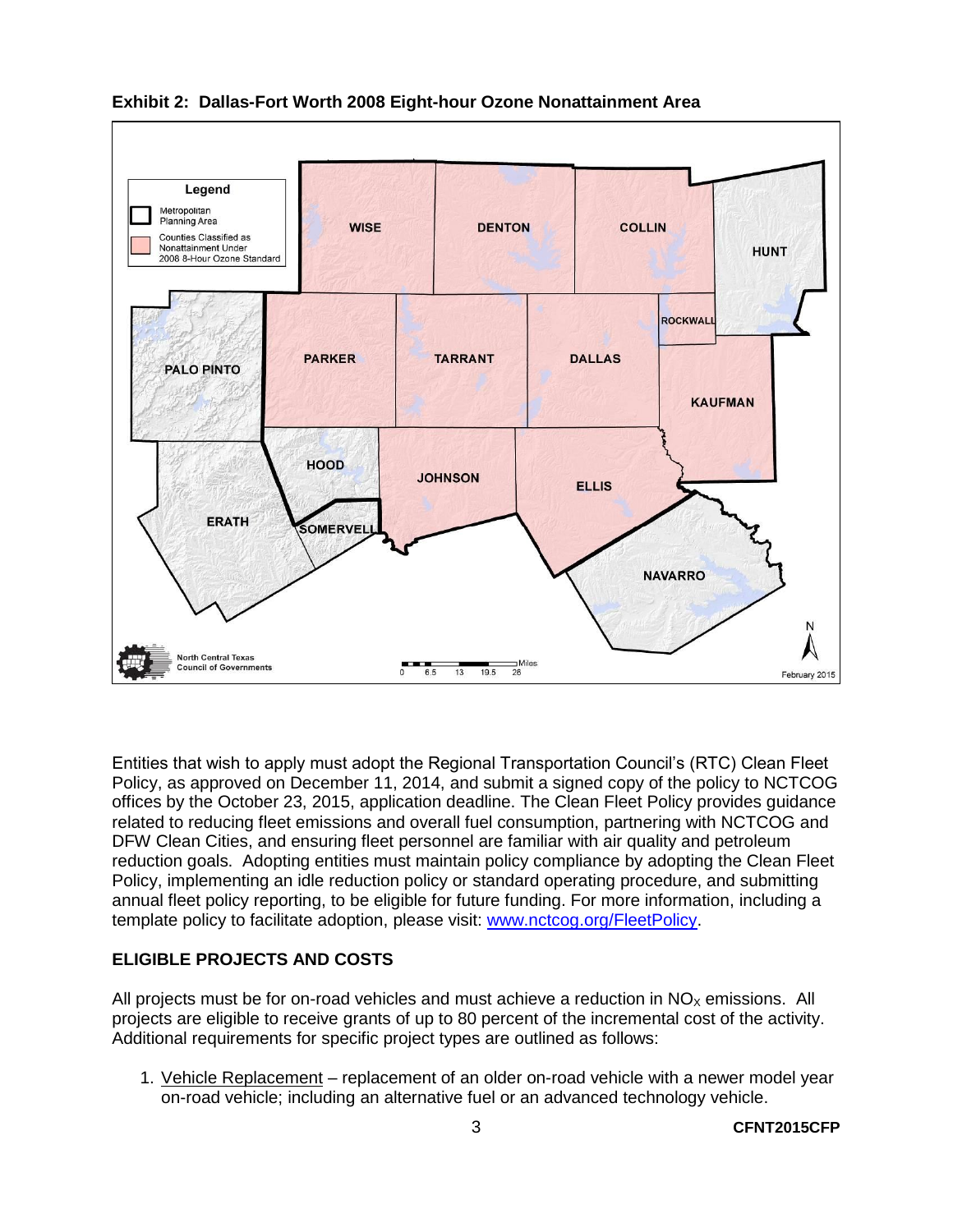Project Eligibility:

- New vehicle must remain operational for at least five years
- Engines must be EPA or CARB certified for model year 2015 or later. Lists of certified engines can be found at:
	- EPA <http://www.epa.gov/otaq/certdata.htm>
	- CARB <http://www.arb.ca.gov/msprog/onroad/cert/cert.php>
		- o Click on "Executive Orders Listing" and search by vehicle class
- New vehicle must perform the same function and have a similar gross vehicle weight rating as the vehicle being replaced.
- The old vehicle and engine must be scrapped and the new engine must be of comparable horsepower.
- Replacements that would have occurred through normal fleet turnover are not eligible for funding under this program. The old vehicle or engine must have been scheduled able to remain operational in the fleet for a minimum of five more years if grant funding were not available. Prior to award, NCTCOG may require a thirdparty mechanic to verify remaining useful vehicle or engine life.
- 2. Engine Repower– replacement of an existing engine with a certified new, rebuilt, or remanufactured engine.

Project Eligibility:

 Engines must be EPA or CARB certified for model year 2015 or later. Lists of certified engines can be found at:

EPA – <http://www.epa.gov/otaq/certdata.htm> CARB – <http://www.arb.ca.gov/msprog/onroad/cert/cert.php>

- The engine being replaced must be scrapped and the new engine must be of comparable horsepower.
- Repowers that would have occurred through normal fleet turnover are not eligible for funding under this program. The old vehicle or engine must have been scheduled able to remain operational in the fleet for a minimum of five more years if grant funding were not available. Prior to award, NCTCOG may require a thirdparty mechanic to verify remaining useful bus and/or engine life.
- 3. Engine Conversion reconfiguration of existing engine to run on fuels different than the ones for which they were originally designed.

Project Eligibility:

- Conversion kit must remain operational for at least five years.
- Conversion kit must be EPA or CARB certified for the specific engine on which installation is planned. Lists of conversion kits can be found at: EPA – [iaspub.epa.gov/otaqpub/](http://iaspub.epa.gov/otaqpub/)
	- o Under "Compliance Document Type" choose "Certificates of Conformity" from the drop-down menu.
	- CARB [www.arb.ca.gov/msprog/aftermkt/altfuel/altfuel.htm](http://www.arb.ca.gov/msprog/aftermkt/altfuel/altfuel.htm)
- 4. Retrofit installation of verified emission control equipment to an existing engine or exhaust system.

Project Eligibility:

- Must remain operational for at least five years.
- Technology that is EPA or CARB verified. Lists of approved retrofit technologies can be found at:

EPA – [epa.gov/cleandiesel/verification/verif-list.htm](http://epa.gov/cleandiesel/verification/verif-list.htm) CARB – [www.arb.ca.gov/diesel/verdev/vt/cvt.htm](http://www.arb.ca.gov/diesel/verdev/vt/cvt.htm)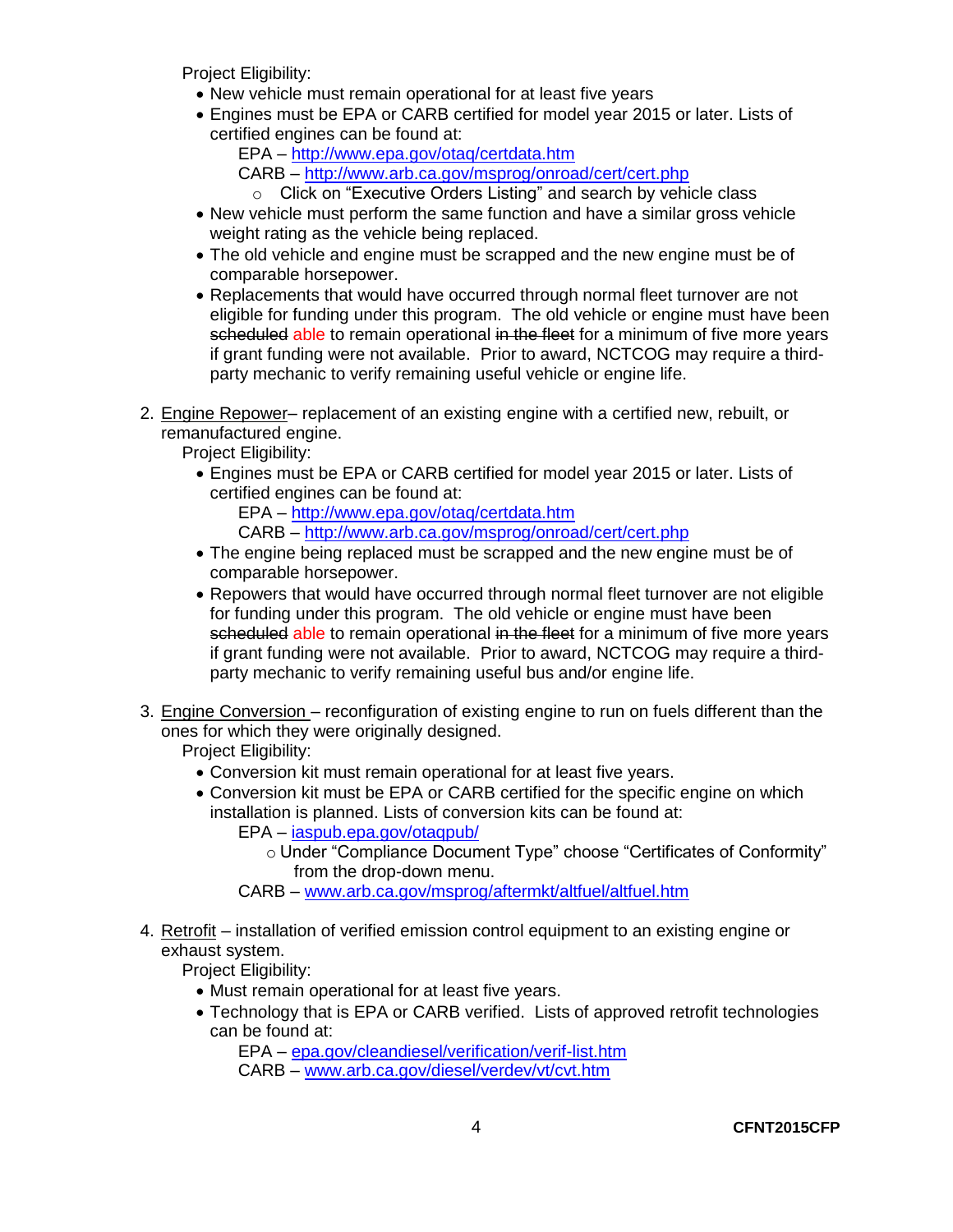- Emerging Technology, which is a technology not certified or verified by the EPA or the CARB but for which an approvable application and test plan has been submitted for verification to the EPA or the CARB. Technologies that are approved as an emerging technology are included on the Emerging Technologies List and can be found at: <http://www.epa.gov/cleandiesel/verification/emerg-list.htm>
- 5. Idle Reduction On a School Bus installation of a device on a school bus that provides resources needed during idle time, such as climate control, in a way that allows the primary engine to be turned off.

Project Eligibility:

- Must remain operational for at least three years.
- Technologies must be EPA verified. Information on verified idle reduction systems can be found at [www.epa.gov/smartway/forpartners/technology.htm](http://www.epa.gov/smartway/forpartners/technology.htm)
- 6. Qualifying New Purchase purchase of a new on-road vehicle

Project Eligibility:

- New vehicle must remain operational for at least five years
- Engines must be EPA or CARB certified for model year 2015 or later. Lists of certified engines can be found at:

EPA – <http://www.epa.gov/otaq/certdata.htm>

CARB – <http://www.arb.ca.gov/msprog/onroad/cert/cert.php>

- o Click on "Executive Orders Listing" and search by vehicle class
- New vehicle must have a  $NO<sub>X</sub>$  reduction compared to use of a brand new comparable "business as usual" vehicle for the Applicant.

# <span id="page-6-0"></span>**INELIGIBLE COSTS**

Ineligible costs include:

- Fees associated with Buy Boards and financing.
- Administrative costs and other internal costs of the grant recipient including, but not limited to, personnel expenses, internal salaries, indirect costs, and travel.
- Fees for a third-party consultant or dealer hired to coordinate the application or manage and administer grant-funded activities, including coordination of the work and submission of reports and paperwork. This restriction is not intended to limit the ability of the equipment supplier or installer to include reasonable and necessary costs for managing the work to be performed in the price of the vehicle, equipment, or installation services. The costs for professional services, including engineering and technical work, required for completion of the activity may be included, subject to the restrictions pertaining to that type of project. Per the Uniform Grant Management Standards, the cost-plus-percentage-ofcost method of contracting for professional services shall not be used.

# <span id="page-6-1"></span>**APPLICATION REQUIREMENTS**

Projects must comply with the following to be considered for funding

 **Clean Fleet Policy**: To be eligible, applicants must adopt the Clean Fleet Policy as approved by RTC on December 11, 2014, prior to the application deadline of October 23, 2015, at 5:00 pm Central Time and be in compliance with annual reporting requirements. A copy of the newly adopted policy must be submitted as an attachment to the Application.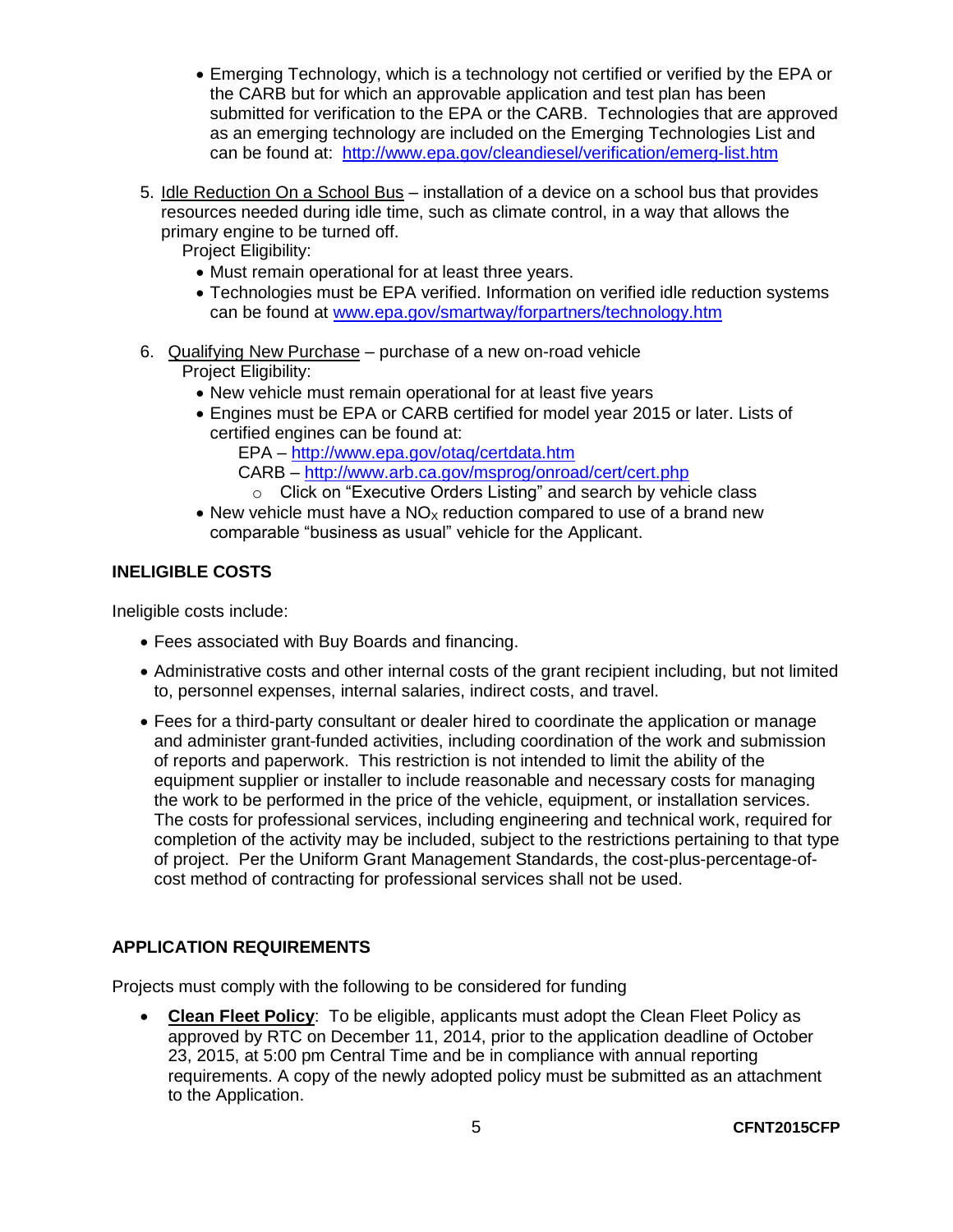- **Cost Estimate**: As part of the application, Applicants must submit a cost estimate for each project type, which will be the basis for determining the maximum grant award amount based on applicable funding thresholds. Applicants are advised to consult multiple vendors to ensure that estimated costs are as accurate and realistic as possible. Awarded applicants will be required to abide by procurement procedures which are consistent with federal funding requirements. For more information on procurement, see *NCTCOG Third Party Procurement Procedures* at <http://www.nctcog.org/trans/air/vehicles/investments/funding/Forms.asp> and Procurement on page ten (10) of this document.
- **DUNS Number**: Applicants are required to provide a Dun and Bradstreet (D&B) Data Universal Numbering System (DUNS) number. Applicants can receive a DUNS number at no cost by calling the toll-free DUNS Number request line at 1-866-705-5711, or visiting the D&B Website at [www.dnb.com/us/.](http://www.dnb.com/us/) If a DUNS number has not vet been assigned, please include the date the applicant requested a number.
- **EPA/CARB Certification or Verification Documentation**: Conversions, retrofits, and idle reduction projects must use EPA/CARB certified or verified technologies and/or Emerging Technologies and include a copy of EPA or CARB certification or acceptance letter from the appropriate website listed in the Eligible Projects and Costs section of this document.
- **Expedited Fleet Turnover**: Grant funds may only be used to fund replacement or repower projects for vehicles that have at least 5 years useful life remaining. At NCTCOG's discretion, certification by a mechanic may be required to ensure at least 5 years of useful life remain. If the Applicant has a fleet turnover policy, the fleet turnover policy should be provided as part of the application. Applicants are encouraged to use the Accelerated Turnover Calculator provided by the Houston-Galveston Area Council as a guide to determine remaining useful life. The Accelerated Turnover Calculator can found at: [http://www.mysolutionis.com/fleet-resources/clean-vehicles](http://www.mysolutionis.com/fleet-resources/clean-vehicles-program/default.aspx)[program/default.aspx.](http://www.mysolutionis.com/fleet-resources/clean-vehicles-program/default.aspx)
- **Financial Disclosure**: Applicants must notify NCTCOG of the value of any existing financial incentives that directly reduce the cost of the proposed activity, including tax credits or deductions, other grants, anticipated scrap value, or any other public financial assistance, to allow for accurate calculation of incremental cost.
- **Local Match**: Applicants must identify local match sources, which must fund at least 20 percent of total project cost. Matching funds must not already be tied to emission reduction commitments (i.e. funding from the Texas Emissions Reduction Plan (TERP) may not be used as matching funds).
- **Project Type**: Projects must involve a qualifying new purchase, replacement, repower, retrofit or conversion, or installation of idle reduction technology on school buses, and must achieve a reduction in  $NO<sub>x</sub>$  emissions.
- **Voluntary Reductions**: Projects must be voluntary in nature and not required by any local, state, or federal law, rule, regulation, memorandum of agreement, or other legally binding document.

# <span id="page-7-0"></span>**APPLICATION PROCESS**

Application forms are available through [www.nctcog.org/aqfunding;](http://www.nctcog.org/aqfunding) click on the box called "Clean Fleets North Texas 2015 Call for Projects" and then click the Clean Fleets North Texas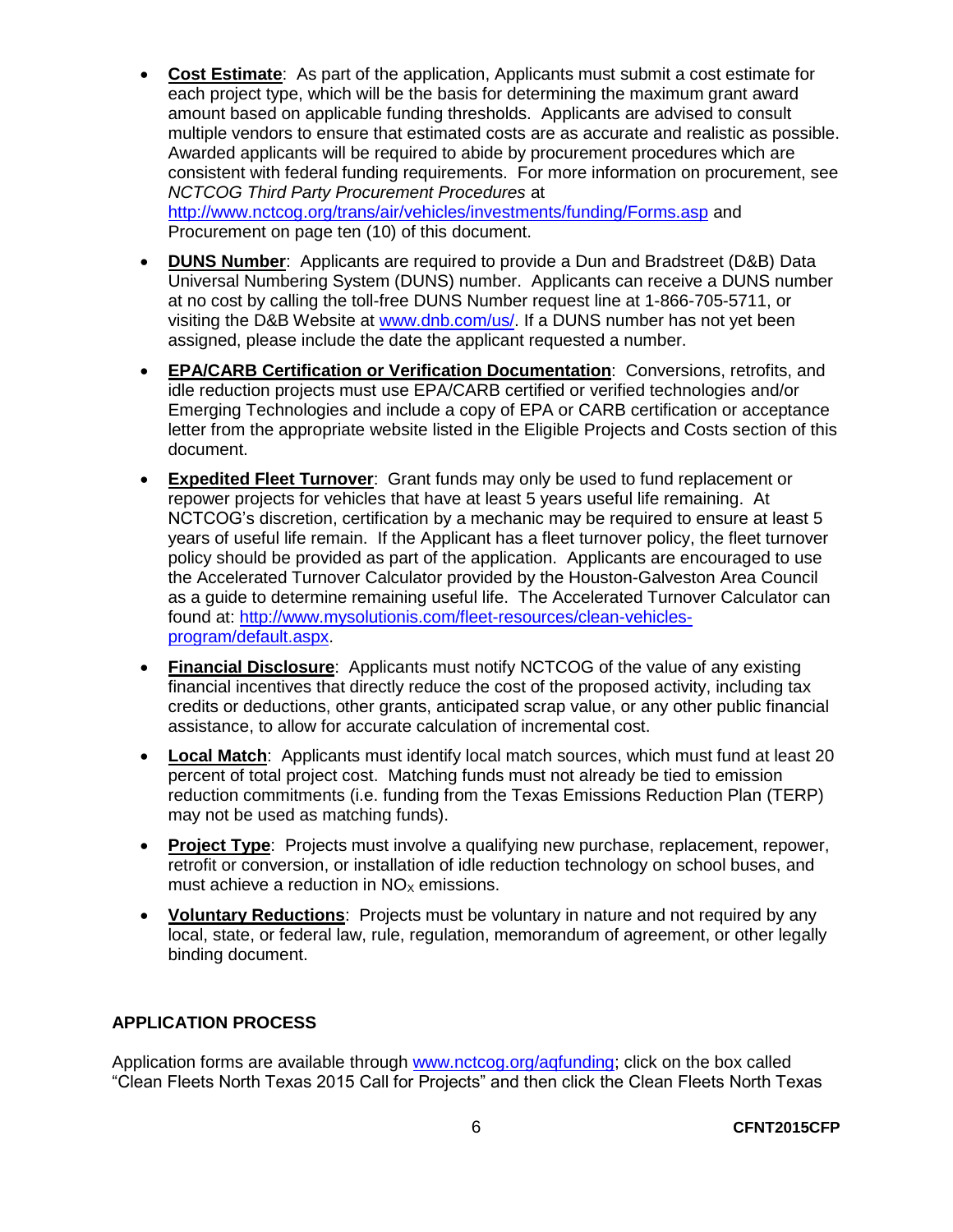2015 Call for Projects link. Applications must include original signatures form the applicant's Authorized Official on the certification statements in Part 5 of the application.

**Applications for the Clean Fleets North Texas 2015 Call for Projects must be received "inhand" by 5 pm Central Time on October 23, 2015.** Mailed applications which are postmarked by this time but have not yet been received are not considered "in-hand" and will be classified as a late submittal. Late submittals will not be accepted under any circumstances. Mail will be returned, unopened. Applications must be in a sealed envelope with a return address on the outside. Faxed applications will not be accepted.

Applications should be mailed or delivered to the following address:

North Central Texas Council of Governments Transportation Department Clean Fleets North Texas 2015 Call for Projects Attention: Amy Hodges 616 Six Flags Drive Arlington, TX 76011

Applicants are strongly encouraged to also email the application file, with attachments, to [aqgrants@nctcog.org.](mailto:aqgrants@nctcog.org) Applicants are encouraged to submit in advance of the submission deadline to allow staff time to review for completeness. A checklist of required materials is included in the Application in the "AppInstructions" tab. Applicants should carefully review this checklist to ensure that all required materials are included with the application at the time of submittal.

- Application Checklist: All of the items listed below need to be "in hand" by the application deadline for a project to be deemed complete.
	- $\Box$  Completed Application Form (including Part 1, Part 2, Part 3 tabs as appropriate, Part 4 (optional) and Part 5)
	- □ Copy of adopted Clean Fleet Policy
	- □ Fleet Turnover Policy (optional; for Replacement and Repower activities only)
	- □ Copy of EPA or CARB certification or verification (for Conversion, Retrofit, or Idle Reduction activities only)

Supplemental information which is material to the application will not be accepted after the application deadline. Non-material omissions will not constitute an incomplete application.

## <span id="page-8-0"></span>**CONSULTANTS**

Private consultants may be available to assist in completing and submitting an application. These consultants do not represent NCTCOG, and NCTCOG neither encourages nor discourages the use of a consultant to assist with the application process. NCTCOG has no agreement with any consultant and applications submitted by a particular consultant will not receive any more favorable treatment than other applications. Fees charged by a consultant are the responsibility of the applicant and may not be charged to the grant, either directly or as an addition to the cost basis of the grant-funded equipment.

## <span id="page-8-1"></span>**SELECTION CRITERIA**

NCTCOG will evaluate and rank eligible applications based on the following criteria: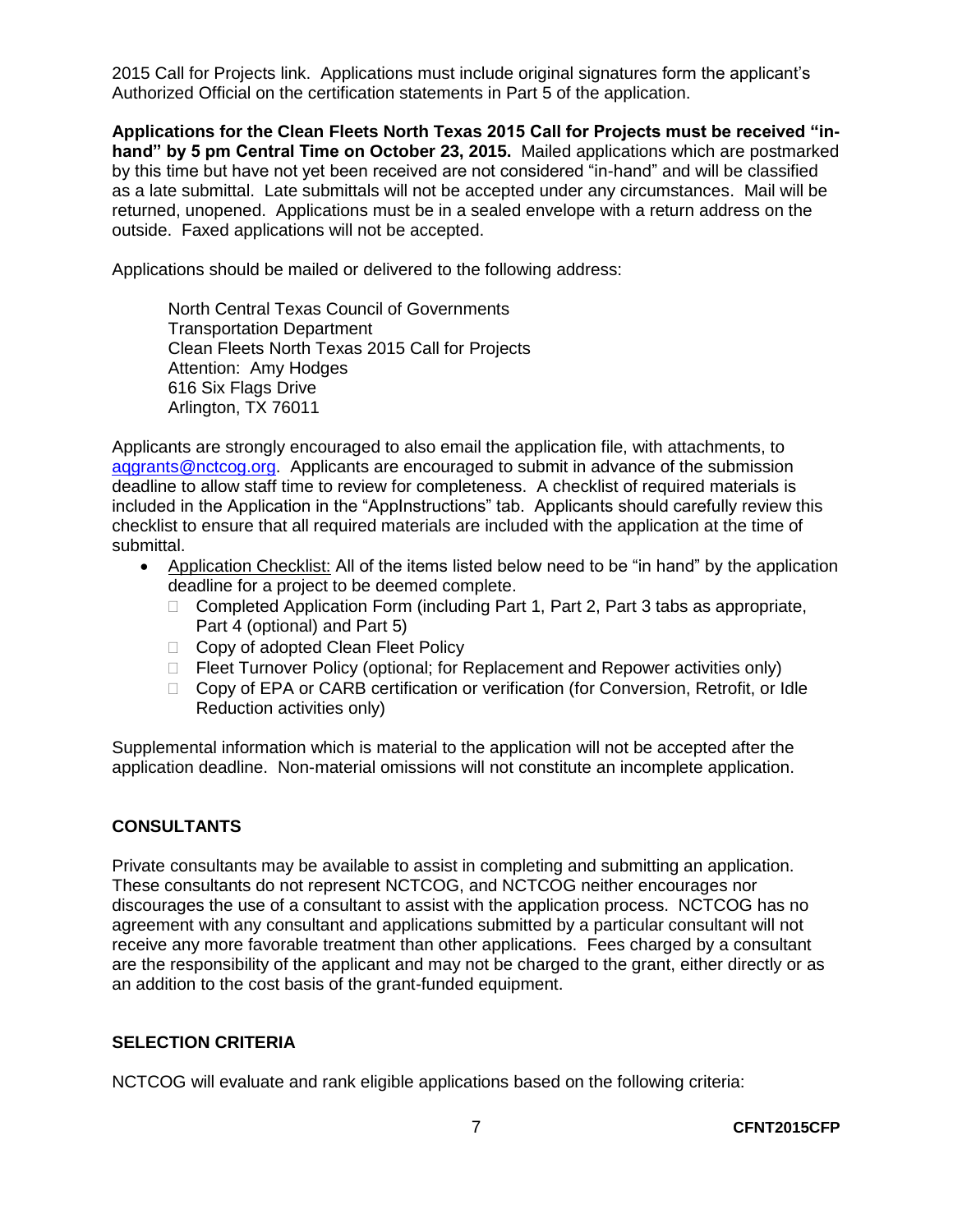- Quantitative Analysis (primary project ranking criteria):
	- $\circ$  Cost per ton of NO<sub>x</sub> reduced in the 10-county ozone nonattainment area
- Qualitative Assessment:
	- o Multipollutant Emission Benefits
		- **Cost per ton of VOC reduced** 
			- **Cost per ton of Particulate Matter reduced**
			- **Cost per ton of carbon dioxide emissions reduced**
			- Cost per gallon petroleum reduced
	- o Partnership
		- Previous participation in RTC initiatives
	- o Feasibility/risk
		- Readiness for implementation
		- Clearly identified funding needs, implementation procedures, and sources of local match
		- **-** Degree to which previously funded projects were successfully completed on time, without significant changes to work scope, and in an overall satisfactory manner.
	- o Innovative Project Types
		- Potential for a project to demonstrate feasibility of new technologies not yet used in the NCTCOG region

In accordance with new provisions under the Office of Management and Budget's Supercircular (2CFR 200), which became effective in December 2014, NCTCOG will conduct a risk assessment of all anticipated subrecipients prior to final selection. This risk assessment will include an evaluation of financial stability, quality of management systems, and history of performance. NCTCOG is not obligated to fund a proposal from an applicant that has demonstrated marginal or unsatisfactory performance on previous grants or contracts with NCTCOG and/or other state or federal agencies. NCTCOG is not obligated to fund a proposal from an applicant based on a determination of the risks, including the financial condition of the applicant and other risk factors as may be determined by NCTCOG.

NCTCOG may base funding decisions on factors associated with best achieving the purpose of the CFP, and is not obligated to select a project for funding. Additionally, NCTCOG may select parts of an application for funding or offer to fund less than the amount requested in an application.

# <span id="page-9-0"></span>**GRANT ADMINISTRATION AND REIMBURSEMENT OF EXPENSES**

Successful applicants will be notified of their selection and grant fund amounts awarded. Entities selected to receive grant funding will be required to execute an agreement with NCTCOG in order to receive grant funding. Services or work carried out under an agreement awarded as a result of this CFP must be completed within the scope of work, timeframe, and funding limitations specified by the agreement. A Notice to Proceed will be provided to awarded applicants; at that time, project implementation can commence, and costs may begin to be incurred. **Under no circumstances will reimbursement be made for costs incurred prior to the date of the Notice to Proceed.** Upon signature and execution of the agreement by NCTCOG, a copy of the executed agreement will be returned to the applicant.

Grants will be made on a reimbursement basis for eligible expenses incurred and paid by the grant recipient. A cost may not be considered incurred until the grant-funded vehicle or technology has been paid for by the grant recipient. Requests for reimbursement shall include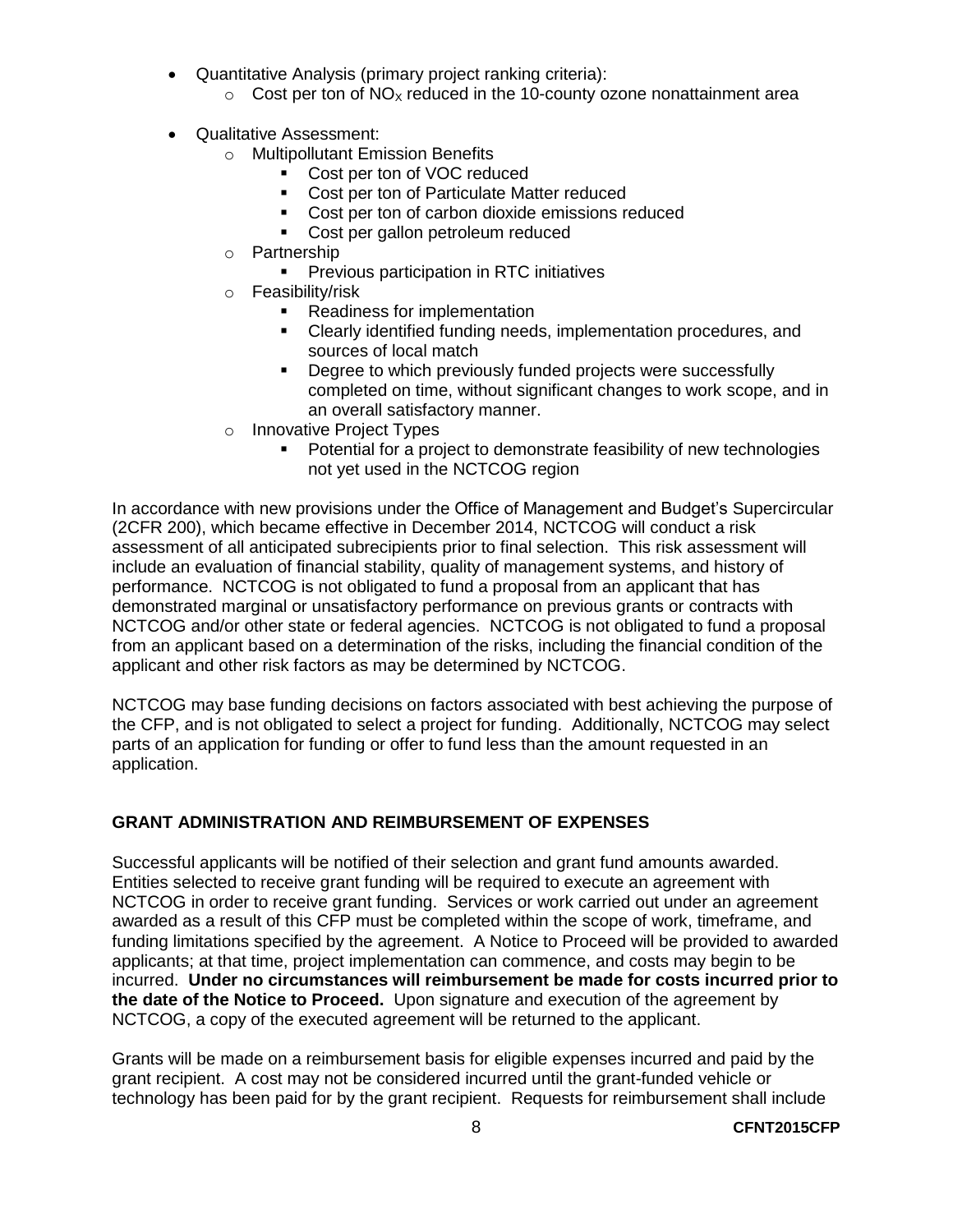documentation to show that the vehicle or equipment has been received, expenses paid by the grant recipient, and proper vehicle disposition has occurred (if applicable). Reimbursement request forms are available at [www.nctcog.org/aqfunding/forms.asp](http://www.nctcog.org/trans/air/vehicles/investments/funding/forms.asp)

To further enhance the partnership and market emission reduction efforts, the grant recipient must agree to place a label on grant-funded vehicles or equipment if requested by NCTCOG.

Awarded applicants are obligated to fulfill agreement requirements including, but not limited to, achievement of semi-annual usage requirements, surrender of eligible emissions credits, and completion of reporting requirements to NCTCOG for the Activity Life of the project. Failure to comply with these requirements may result in return of all or a pro-rata share of the grant funds to NCTCOG.

#### <span id="page-10-0"></span>**PROJECT IMPLEMENTATION REQUIREMENTS**

Applicants selected for funding must adhere to certain requirements as they complete their project and will be bound to certain obligations. Requirements and obligations include:

- **Activity Life**: The minimum number of years the applicant must operate the new vehicle/engine/technology in the fleet and report usage to NCTCOG. For replacement/repower projects, the Activity Life represents the number of years the applicant would have continued to operate the existing vehicle or engine had grant funds not been available. NCTCOG may require a third-party mechanic to verify vehicle/engine remaining useful life. Minimum Activity Life for each project type is as follows:
	- o Qualifying New Purchase: five years
	- o Replacements: five years
	- o Conversions: five years
	- o Repowers: five years
	- o Retrofits: five years
	- o Idle Reduction Technology: three years
- **Vehicle or Engine Disposition**: Vehicles and engines being replaced must be rendered permanently inoperable and disposed of in an environmentally responsible manner in accordance with local disposal laws. This includes drilling a three-inch hole in the engine block, cutting the frame of the chassis in a wedge 75 percent of the way through, and recycling salvageable materials by sending retired asset to a scrappage or remanufacturing facility. Other permanent destruction methods may be allowable upon approval by NCTCOG. The facility must be operated or authorized by the original engine manufacturer to remanufacture the engine. The process includes removing all parts and using the old block to build a remanufactured engine with a new serial number. Documentation of disposition, including before and after photographs, will be required for reimbursement. NCTCOG staff will be available, upon request, to witness vehicle and/or engine destruction if so desired.
- **Buy America**: If projects include the purchase of vehicles with integrated idle reduction technologies, Buy America requirements under 23 USC 313 and 23 CFR 635.410, which require a domestic manufacturing process for any steel or iron products, may apply. A Buy America Certification form is available for review at [www.nctcog.org/aqfunding/forms.](http://www.nctcog.org/aqfunding/forms)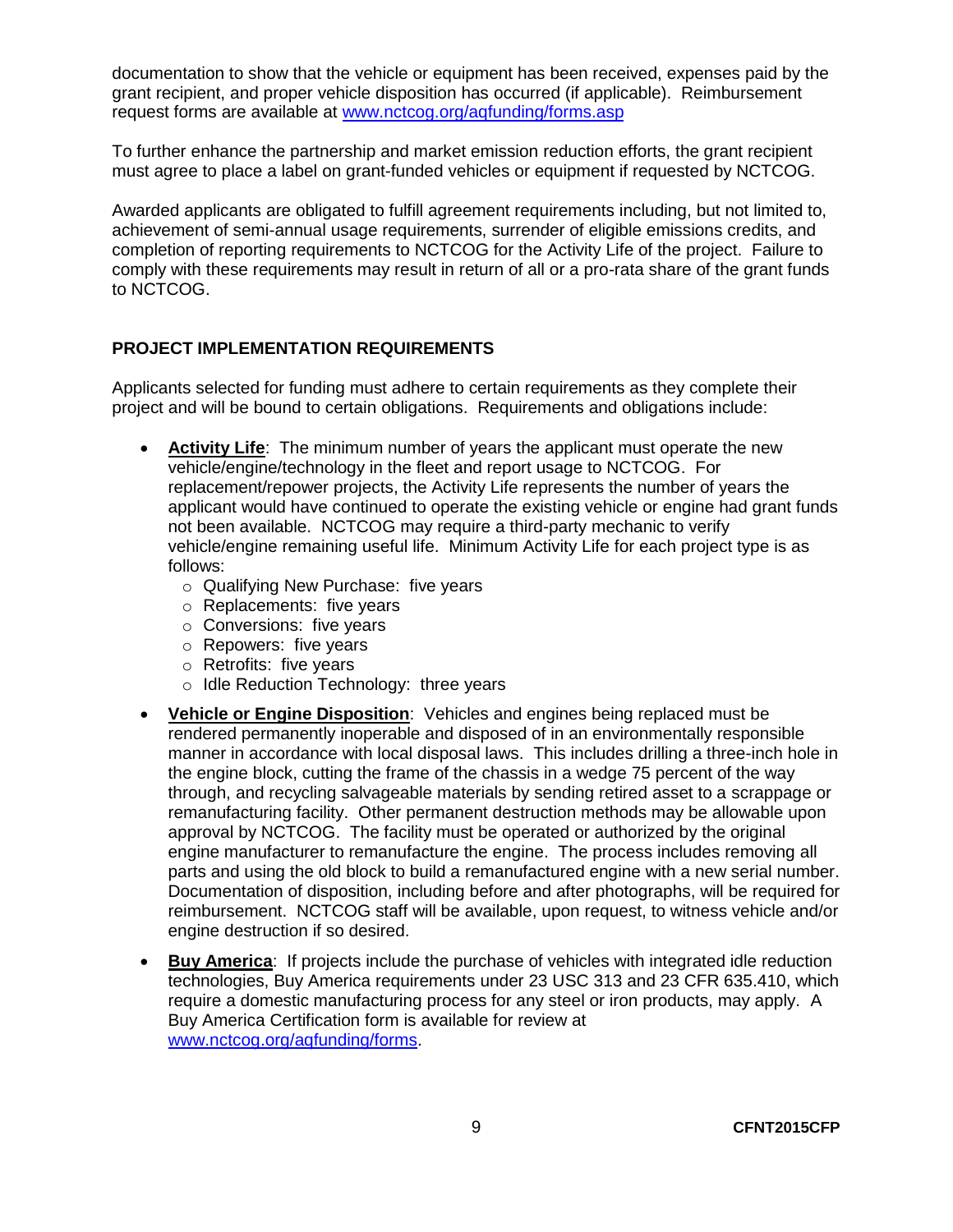- **Emissions Credit**: Applicants must surrender emissions reductions to NCTCOG to meet air quality requirements and goals. The recipient may not utilize emissions reduction to satisfy other air quality commitments.
- **Geographic Area**: All grant-funded vehicles and technologies must be utilized predominantly in the 10-county DFW ozone nonattainment area, as outlined on page two (2), throughout the Activity Life.
- **Global Positioning System (GPS) Requirement**: All recipients will be required to install GPS on grant-funded vehicles or equipment to facilitate required usage reporting. The cost of the GPS system will be considered a grant-eligible expense and may be reimbursed with grant funds. Recipients will be required to either use a GPS vendor selected by NCTCOG or, if the recipient already uses GPS on its fleet, to grant NCTCOG sufficient access to the data to fulfill usage reporting requirement needs.
- **Notification**: Recipients must agree to notify NCTCOG of changes in the following during the Activity Life: termination of use, change in use or location, sale, transfer, or accidental or intentional destruction of grant-funded vehicles or equipment.
- **Procurement**: Awarded applicants must demonstrate an open, fair, and competitive procurement or purchasing process in compliance with state and federal law. NCTCOG has adopted *Third Party Procurement Procedures*, which can be found at [http://www.nctcog.org/trans/air/vehicles/investments/funding/Addendum1-](http://www.nctcog.org/trans/air/vehicles/investments/funding/Addendum1-SubgranteeProcurementProcedures-070511.pdf) [SubgranteeProcurementProcedures-070511.pdf,](http://www.nctcog.org/trans/air/vehicles/investments/funding/Addendum1-SubgranteeProcurementProcedures-070511.pdf) to assist awarded applicants. In summary, these procedures require that awardees:
	- o maintain a written code of conduct related to contract award and administration;
	- $\circ$  maintain a contract administration system to ensure vendors and contractors perform according to the terms;
	- o conduct procurement transactions in an open, fair, and competitive manner; and
	- o maintain written procurement procedures

The *Third Party Procurement Procedures* provide guidance on the requirements for each type of procurement by dollar threshold. For example, purchases exceeding \$150,000 require public advertisement once each week for two consecutive weeks for competitive sealed bids. NCTCOG uses a 3<sup>rd</sup>-Party Procurement Review Checklist to determine whether awardees have complied with the procurement requirements. NCTCOG staff is available to assist awarded applicants with any questions. Applicants are encouraged to review these procedures carefully prior to applying.

- **Program Income**: Any funds received for scrapped equipment or engines will be treated as program income, which may include deducting scrap value from the total project cost for the purposes of calculating total eligible grant amount, or using scrap value as part of the applicant's required cost share. Applicants may be required to report scrap value when requesting reimbursement for implemented activities, or to retain scrapped equipment for internal use.
- **Project Dates**: Projects must be implemented and final reimbursement request submitted by December 31, 2017. NCTCOG expects notifying grant recipients of award in December 2015, with a Notice to Proceed provided soon thereafter. Grant recipients are not permitted to incur approved costs until Notice to Proceed is received.
- **Reporting Requirements**: Award recipients must commit to submitting reports regarding project status for the duration of the Activity Life. Failure to submit these reports pertaining to grant-funded activities may be grounds for termination of Agreement and/or return of grant funds.